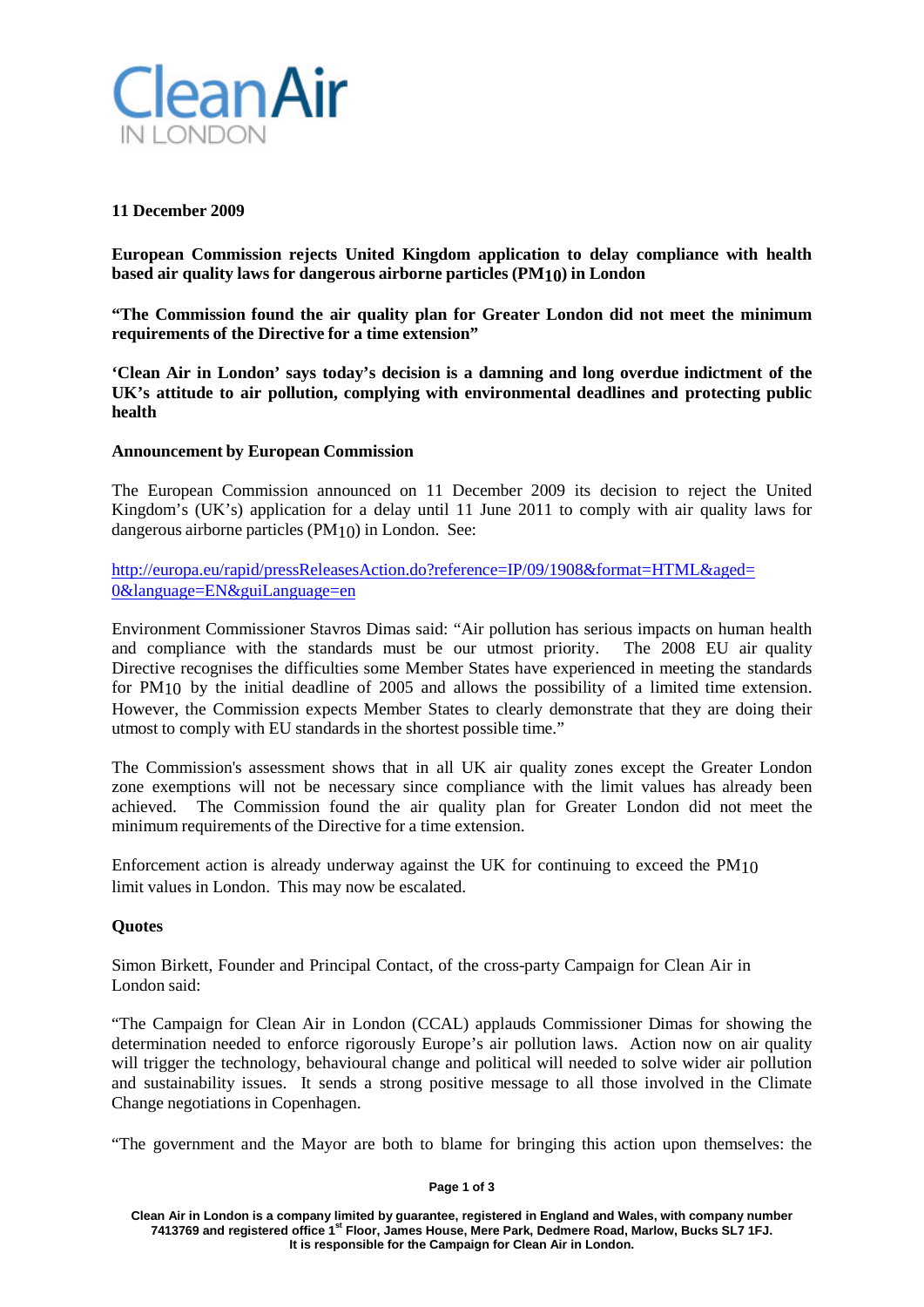

former for letting air quality get steadily worse since the late 1990s; and the latter for taking nearly 18 months to produce a draft air quality strategy that is still not 'fit for purpose'. The fact that London was the only European city singled out, for not even meeting the minimum requirements of the Directive for a time extension, is a damning and long overdue indictment of the UK's attitude to air pollution, complying with environmental deadlines and protecting public health.

"With up to 8,000 people having died prematurely due to exposure to PM10 in London in 2005 (when the relevant laws came into effect) it is time the government and the Mayor woke up and took air quality seriously. Action to enforce health based air quality laws for dangerous airborne particles (PM10) is long overdue. These air quality laws were put in place in 1999 and had to be met by 2005.

"We need radical action, including one or more Berlin-style inner low emission zones, now: to reduce the number of premature deaths; and long before huge fines would be necessary. By failing to tackle this problem sooner the government and the Mayor have lost the chance to delay compliance until June 2011 and must ensure full compliance with health based standards for PM10 within the 2010 calendar year. The consequences of the Mayor's decisions to backtrack on key air quality and transport measures are coming home to roost.

"The UK looks set to breach by a much wider margin than for PM10 health based standards for nitrogen dioxide (NO2) from 1 January 2010 when relevant laws come into effect. CCAL will be pressing the European Commission to take similar action on NO2 as soon as the hourly limit for a whole year is breached in mid-January 2010. Over 100 UK cities and towns breached in 2008 what will be the legal standard for NO<sub>2</sub> from January 2010.

"Last but not least, CCAL wishes to thank its many supporters for their tireless campaigning to improve air quality in London. These include: leading Greens, Jean Lambert MEP and Darren Johnson (Leader of the London Assembly); leading Liberal Democrats, Edward Davey (Shadow Foreign Secretary), Simon Hughes (Shadow Energy and Climate Change Secretary), Sarah Ludford MEP and Mike Tuffrey (Leader of the Liberal Democrat Group in the London Assembly); leading Labour supporters such as Murad Qureshi (Chair of the London Assembly Environment Committee), Nicky Gavron and Ken Livingstone (former Mayor of London); and Gareth Bacon (Conservative, London Assembly Environment spokesperson), Mark Field MP, Sir Malcolm Rifkind MP and Charles Tannock MEP. John Bowis, now retired as a Conservative MEP, deserves a special mention for encouraging CCAL in 2007 to believe that the UK did not deserve a time extension to comply with air quality laws for PM10.

"Four leading NGOs (the Campaign for Better Transport, ClientEarth, Environmental Protection UK (formerly the National Society for Clean Air) and Friends of the Earth) joined CCAL in writing to Commissioner Dimas, immediately after the Mayor published his weak air quality strategy, urging him to take the action we have seen today.

"Success from here depends on the Prime Minister and Mayor Johnson both supporting the urgent implementation of meaningful additional measures to improve air quality in London. Political deadlock and/or a lack of action by them will result in ridicule for the UK every year

up to and including 2012 (and thereafter) as legal action over poor air quality widens and escalates. Decisive action is long overdue."